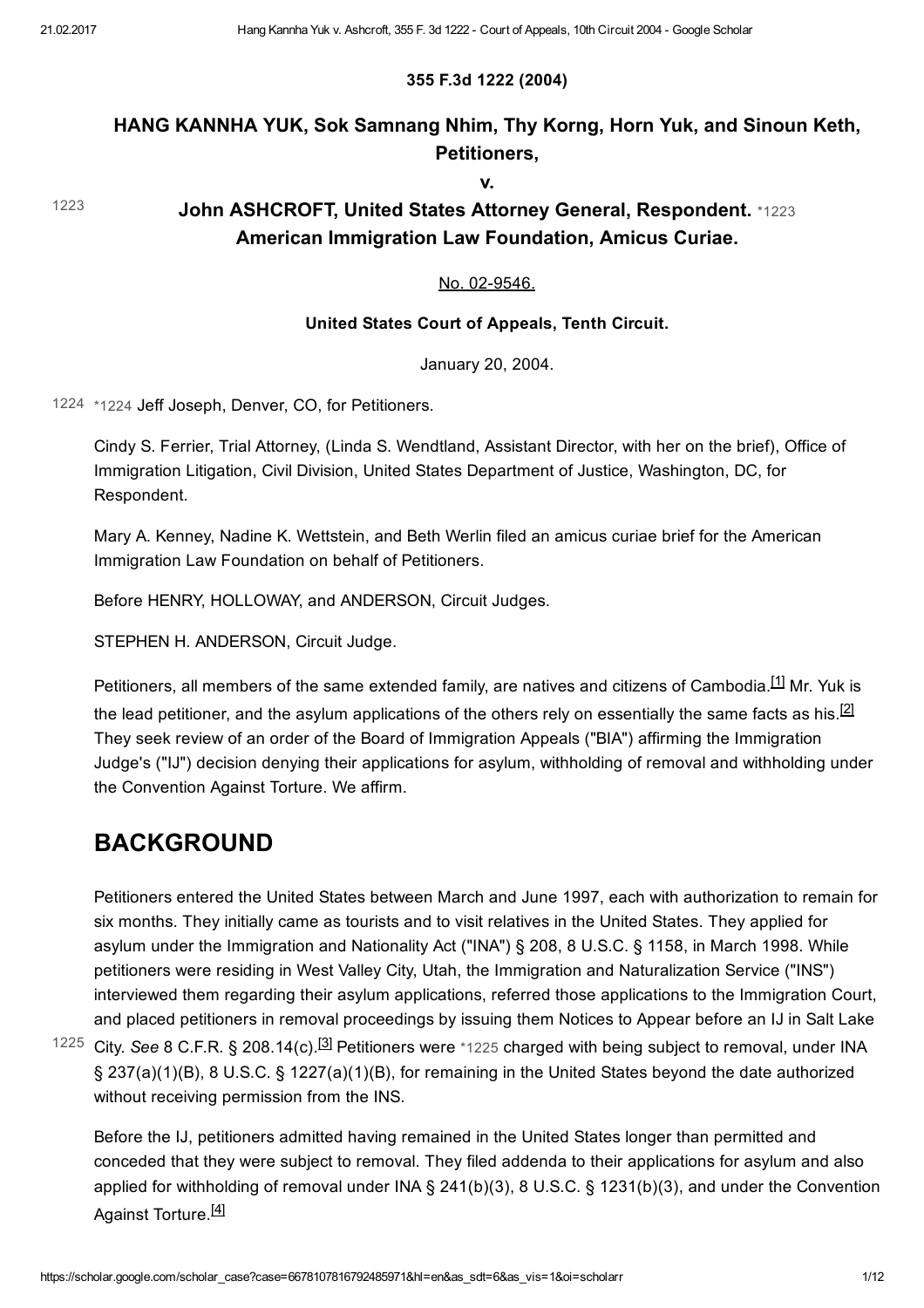After conducting a hearing, the IJ denied petitioners' applications for asylum because they could not show that they had suffered persecution in the past, nor could they demonstrate a well-founded fear of persecution in the future. Petitioners appealed the IJ's decision to the BIA, which issued a summary affirmance without an opinion, pursuant to the new streamlining regulations then in effect. Petitioners seek review of that order.

Petitioners' claims for asylum are based upon Mr. Yuk's membership in and activities relating to the political party of Prince Norodom Ranariddh, the National United Front for an Independent, Neutral, Peaceful, and Cooperative Cambodia ("FUNCINPEC"). Mr. Yuk became involved with the FUNCINPEC Party in 1982, when it was in its infancy. It was originally formed to oppose the Vietnamese-controlled government then in power. The FUNCINPEC Party attempted to bring a democratic form of government to Cambodia, as well as enable a return of the Cambodian monarchy.

Mr. Yuk initially worked covertly in intelligence gathering on behalf of the FUNCINPEC Party. He stated that in 1989 he assumed a supervisory role in intelligence gathering, with a hundred people under him. After 1989, Mr. Yuk was more open and public about his membership in and activities for FUNCINPEC. In 1993, Cambodia had an election monitored by the United Nations, in which the FUNCINPEC candidate, Prince Ranariddh, was elected Prime Minister. Mr. Yuk publicly recruited members for FUNCINPEC prior to the election. He related an incident in which a neighbor and government police officer confronted him and told him that, had he known that Mr. Yuk was a member of the FUNCINPEC party, he would have had him killed.

Despite Prince Ranariddh's victory in the election, Hun Sen, the former Communist Prime Minister and leader of the Cambodian People's Party ("CPP"), threatened civil war if the Prince did not share control of the government with the CPP. Prince Ranariddh was therefore forced to share control of the government with Hun Sen and the CPP. Mr. Yuk testified before the IJ that the FUNCINPEC Party was thwarted whenever it attempted to introduce legislation that its members desired. During this time period Mr. Yuk became the director of the National Police Academy. He avers that he was one of the leaders of FUNCINPEC, in one of the highest positions, and that he [\\*1226](#page-1-0) reported directly to two men who in turn [1226](#page-1-0)

reported directly to Prince Ranariddh. In the spring of 1997 Mr. Yuk and the other petitioners were permitted to leave Cambodia for their trip to

<span id="page-1-0"></span>the United States. In July 1997, while petitioners were still in the United States, Hun Sen staged a bloody coup, forcing Prince Ranariddh and members of the FUNCINPEC Party to flee the country. There was evidence that a number of FUNCINPEC officials were killed during the violent coup, and that a number of other FUNCINPEC officials disappeared. Mr. Yuk stated that he feared that he could not return to Cambodia following the coup because he had been a high-ranking member of the FUNCINPEC Party, that his immediate supervisor had fled Cambodia and that his "mentor" had been killed by Hun Sen. In his addendum to his asylum application, Mr. Yuk stated:

I fear that I may be killed or jailed if I return to my country because I am a colonel in the Cambodian National Police, in charge of the National Police Training academy in the capitol city, Phnom Penh, and a member and officer of the FUNCINPEC Party. Relatives have written to me warning me not to come back.

Addendum at 1, Admin. R. at 351. Mr. Yuk also stated that his house and other possessions were seized by the CPP. He testified that CPP members had told his children who remained in Cambodia that if he returned to Cambodia, he would be killed. The record includes two letters from relatives in Cambodia urging him to remain in the United States because they feared for his safety if he returned.

He further asserted that his son, Hangseyha, had also been a member of FUNCINPEC and was caught in 1985 delivering messages about the CPP's efforts to learn about FUNCINPEC. Mr. Yuk stated that after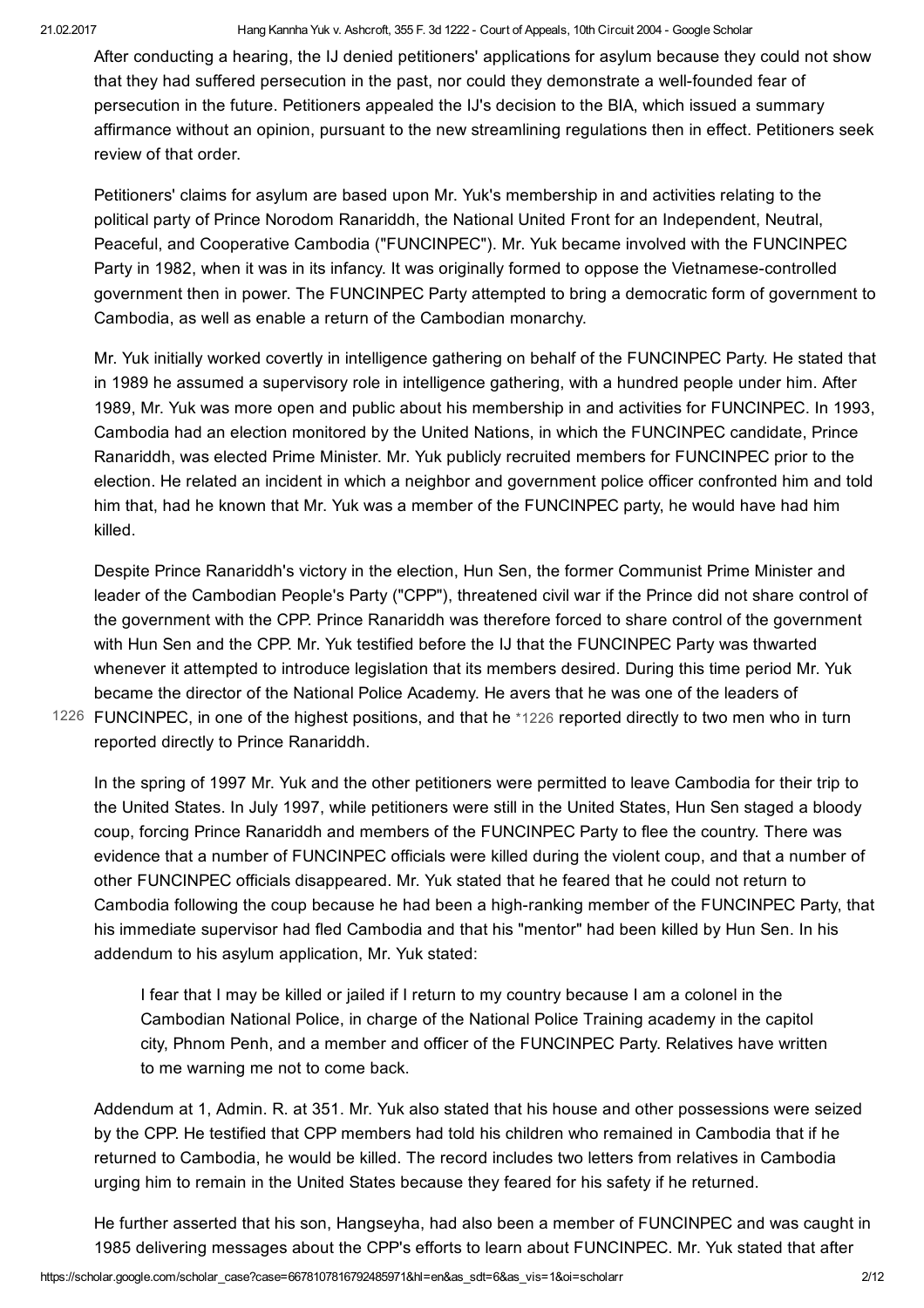this he did not see his son for a year, at which time the Cambodian police told him that Hangseyha was in jail, that he would die soon, and that Mr. Yuk and his family needed to see him soon if they wished to see him before he died. Mr. Yuk alleged that when they saw Hangseyha in jail, there was evidence that he had been tortured, and when he died, the family was not allowed to have a ceremony for him because they were told he had been a traitor. Mr. Yuk alleged that his son-in-law, Mr. Nhim, was equally in danger because of his activities with and membership in the FUNCINPEC Party.

Mr. Yuk provided documents showing his employment at the National Police Academy and his membership in the FUNCINPEC party. He also provided an affidavit from Thomas Filby Jurvic, a United States citizen who met the Yuk family while he was working in Cambodia. Mr. Jurvic stated that he feared both Mr. Yuk and Mr. Nhim would be in danger of being killed or imprisoned if they returned to Cambodia because of their high rank in the Cambodian civil national police force and their membership in and activities with the FUNCINPEC Party. He noted "the conflict between the two parties, FUNCINPEC and Hun Sen's CPP" and further stated he had "heard reports or rumors of Hun Sen's belligerent attitude towards FUNCINPEC." Jurvic Aff. at ¶ 12, Admin. R. at 376.

Mr. Nhim filed a separate asylum application, largely asserting the same claims as Mr. Yuk, averring that he was a major in the National Police and an active member in the FUNCINPEC party. He stated his belief that he would be imprisoned or killed because of his activities with FUNCINPEC intelligence, the National Police and his association with his father-in-law, Mr. Yuk. Mr. Nhim also testified that his house and possessions had been seized following the July 1997 coup.

<span id="page-2-0"></span>1227 [\\*1227](#page-2-0) Ms. Hang Yuk, Mr. Yuk's adult unmarried daughter, also filed a separate asylum application, based upon the activities and affiliations of her father and Mr. Nhim. As indicated, the applications of the remaining petitioners, Ms. Keth and Ms. Korng, depend upon the facts and allegations of their husbands, Mr. Yuk and Mr. Nhim.

On June 30, 1999, a merits hearing was held before the IJ. Mr. Yuk and Mr. Nhim, represented by counsel, testified consistently with their asylum applications. At the completion of the hearing, the IJ issued an oral decision denying petitioners' applications for asylum, for withholding of removal and for protection under the Convention Against Torture. He concluded they had not proven past persecution, and, to the extent they argued they became refugees by virtue of the 1997 coup, he determined that conditions in Cambodia had changed so that petitioners did not have a well-founded fear of future persecution should they return to Cambodia.

More specifically, the IJ concluded that Mr. Yuk was not a refugee when he left Cambodia:

He was only coming to the United States as a visitor. He had a good job when he left. He was the head of the National Police Academy when he left. He had a good living. And the fact that he and his family were allowed to come here to visit shows that he was well regarded by the government.

Oral Decision of the IJ at 4, Admin. R. at 94. The IJ then considered petitioners' claim that they became refugees in the summer of 1997 when Hun Sen staged the coup and some members of the FUNCINPEC Party were executed and others fled the country.

Relying particularly upon the 1998 Country Report from the State Department, the IJ noted that, since 1997, there had been another election in Cambodia, in which the CPP won a plurality, not a majority, and resulting in a new coalition government. Hun Sen was the Prime Minister at that time and Prince Ranariddh of petitioners' FUNCINPEC Party was the President of the National Assembly. The State Department Report further showed that, while a number of opposition leaders left the country after the recent election, most had returned. It also showed there were no political prisoners in Cambodia and that of the forty-nine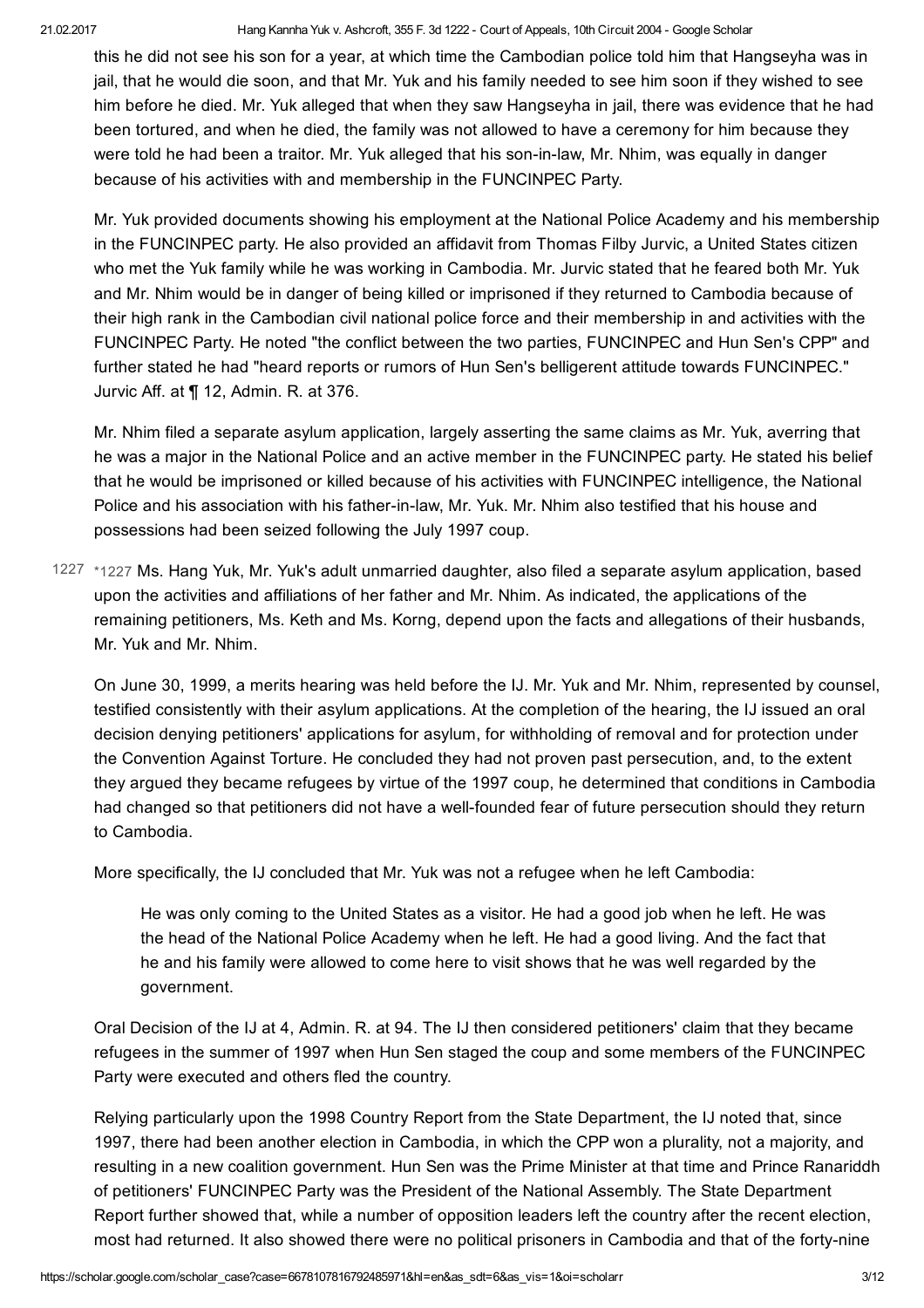[1228](#page-3-0)

#### 21.02.2017 Hang Kannha Yuk v. Ashcroft, 355 F. 3d 1222 Court of Appeals, 10th Circuit 2004 Google Scholar

killings reported in connection with the most recent election, few if any were of FUNCINPEC members because of that affiliation. The IJ also indicated that the Report showed that "the government does not coerce or forbid membership in political organizations systematically," and "that the United Nations still is supervising the elections and human rights in the country." Id. at 7, Admin R. at 97.<sup>[\[5\]](#page-10-4)</sup>

The IJ summarized his findings as follows:

<span id="page-3-1"></span>[M]y finding is that the respondent, the principal respondent has not shown a well-founded fear of persecution in the future. He asserts that he became a refugee due to changes in the country after he left routinely. But changes occurred again, which I believe indicate that he will not be persecuted if he returns. It is noted that his political party shares power with the Communist Party and in fact, the two highest ranking officials in the country now other than the king, are the Prince, who represents respondent's party and the official [\\*1228](#page-3-0) of the Communist Party. They share that power. His party received 31% of the vote at the last election. The record shows there are no political prisoners in that country. There was election violence, but all of those killings have been explained in the State Department Report and very few of them involved attacks on FUNCINPEC members.

<span id="page-3-0"></span>... [I]n 1998, just a few months ago, many party members who are higher ranking than him, returned to country voluntarily to assume their positions. And the leader of the party, in effect, the Prince, returned. This indicates to me that it is safe to return and that the government is honoring its commitment to have power sharing.

Id. at 8-9, Admin. R. at 98-99. The IJ accordingly denied petitioners' applications for asylum and for withholding of removal and for relief under the Convention Against Torture. The BIA summarily affirmed that decision, without an opinion, pursuant to the new streamlining regulations permitting such summary affirmances by a single member of the BIA.

<span id="page-3-2"></span>Petitioners appeal, arguing (1) the BIA violated their due process rights and principles of administrative law by issuing a decision without an opinion and without articulating any reasons for upholding the IJ's decision;<sup>[\[6\]](#page-10-5)</sup> (2) the IJ and the BIA erred in finding that petitioners had not suffered past persecution; and (3) the IJ and BIA erred in finding that conditions in Cambodia had changed sufficiently such that petitioners did not have a well-founded fear of persecution upon their return to Cambodia.

## **DISCUSSION**

### I. Streamlining Regulations and Due Process

An INS (now USCIS) regulation permits a single member of the BIA to:

affirm the decision of the Service or the Immigration Judge, without opinion, if the Board Member determines that the result reached in the decision under review was correct; that any errors in the decision under review were harmless or nonmaterial; and that

(A) the issue on appeal is squarely controlled by existing Board or federal court precedent and does not involve the application of precedent to a novel fact situation; or

(B) the factual and legal questions raised on appeal are so insubstantial that three-Member review is not warranted.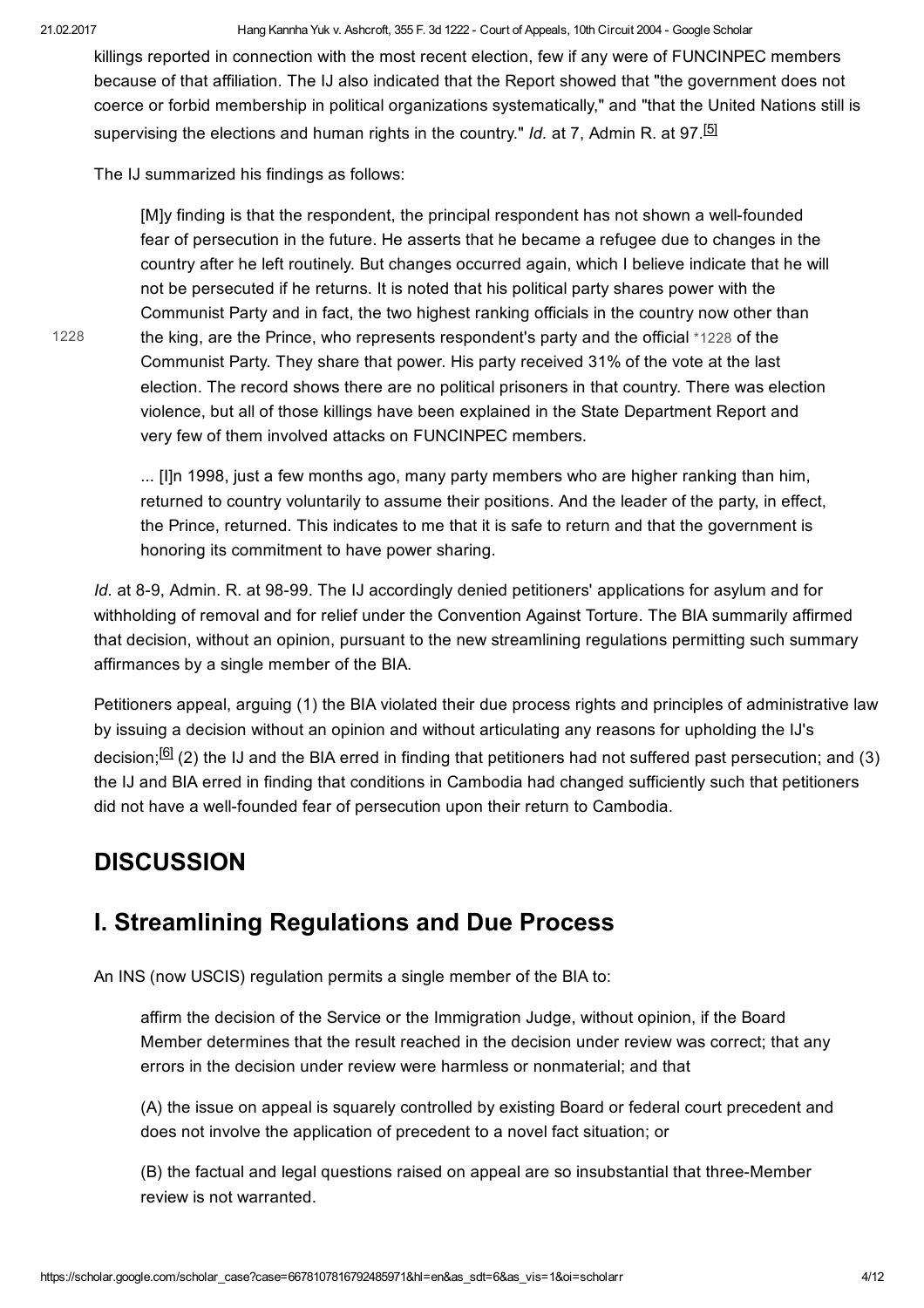8 C.F.R. § 3.1(a)(7)(ii) (now codified at 8 C.F.R. § 1003.1(a)(7) (2003)). Once the Board Member makes that determination, "the Board shall issue an order that reads as follows: `The Board affirms, without opinion, the result of the decision below. The decision below is, therefore, the final agency determination. See 8 CFR 3.1(a)(7)."" 8 C.F.R. § 3.1(a)(7)(iii). The regulation goes on to state:

[1229](#page-4-0)

<span id="page-4-0"></span>An order affirming without opinion, issued under authority of this provision, shall not include further explanation or reasoning. Such an order approves the result reached in the decision below; it does not necessarily imply approval of all of the reasoning of that decision, but does signify the Board's conclusion that any errors in the decision of the Immigration [\\*1229](#page-4-0) Judge or the Service were harmless or nonmaterial.

Id.

This provision, part of the "streamlining regulations" originally promulgated in 1999, was initially used sparingly. Its use increased dramatically since early in 2002, in an effort to reduce the backlog of cases pending before the BIA. A single member of the BIA invoked this regulation to summarily affirm, without opinion, the IJ's denial of petitioners' applications. Petitioners argue that this summary affirmance procedure violates both administrative law and their due process rights. We disagree.

Petitioners allege the summary affirmance violates principles of administrative law because (1) it is only available if a case meets the regulatory criteria, but, because the BIA member is prohibited from explaining his decision, it is impossible to tell whether the member adhered to the regulation in deciding to use the summary affirmance procedure; (2) it violates the principle that litigants are entitled to an explanation of the reasons for a decision, discourages thoughtful decision making, prevents litigants from being assured of an individualized review of their case based upon the evidence presented, prevents effective appellate review of the ruling, and allows the final agency decisionmaker, the BIA, to issue its final decision without explanation. They argue it violates principles of due process because it deprives them of their due process right to an individualized and meaningful review of their case.

A number of other circuit courts have recently addressed this argument. All have upheld the summary affirmance regulations against challenges that they violate principles of administrative law and/or due process. See Dia v. Ashcroft, 353 F.3d 228 (3rd Cir.2003) (en banc); Denko v. INS, 351 F.3d 717 (6th Cir.2003); Falcon Carriche v. Ashcroft, 350 F.3d 845, 2003 WL 22770121 (9th Cir. Nov.24, 2003); Georgis v. Ashcroft, 328 F.3d 962 (7th Cir.2003); Mendoza v. U.S. Att'y Gen., 327 F.3d 1283 (11th Cir.2003); Soadjede v. Ashcroft, 324 F.3d 830 (5th Cir.2003); Albathani v. INS, 318 F.3d 365 (1st Cir.2003). The Fourth Circuit has rejected due process challenges to the summary affirmance procedure in a series of unpublished opinions. See, e.g., Wibowo v. Ashcroft, 75 Fed. Appx. 161 (4th Cir.2003); Zengui Goma v. Ashcroft, 71 Fed. Appx. 263 (4th Cir.2003); cf. Dominguez v. Ashcroft, 336 F.3d 678, 680 (8th Cir.2003) (citing Albathani in rejecting an argument that the BIA abused its discretion in summarily affirming the IJ's decision). We join those circuits and uphold the validity of those regulations.

Albathani was the first decision to address this issue, and its analysis has been widely followed. See, e.g., Falcon Carriche, 350 F.3d at 850 (holding that Albathani's "careful reasoning is persuasive and, like the other courts of appeal that followed, we embrace its rationale"); Mendoza, 327 F.3d at 1288 (agreeing with Albathani's analysis); Soadiede, 324 F.3d at 832 (same). We generally follow it as well.

The Albathani court began by noting that "[a]n alien has no constitutional right to any administrative appeal at all." 318 F.3d at 376 (citing Abney v. United States, 431 U.S. 651, 656, 97 S.Ct. 2034, 52 L.Ed.2d 651 (1977) (holding there is no constitutional right to appeal in criminal cases)). Thus, "[s]uch administrative appeal rights as exist are created by regulations promulgated by the Attorney General." Id. at 376 (citing 8 C.F.R. § 3.1(b) (2002)). Accordingly, the INS had the power to promulgate the summary affirmance regulations and include therein the procedures it deemed appropriate. See Vt. Yankee Nuclear Power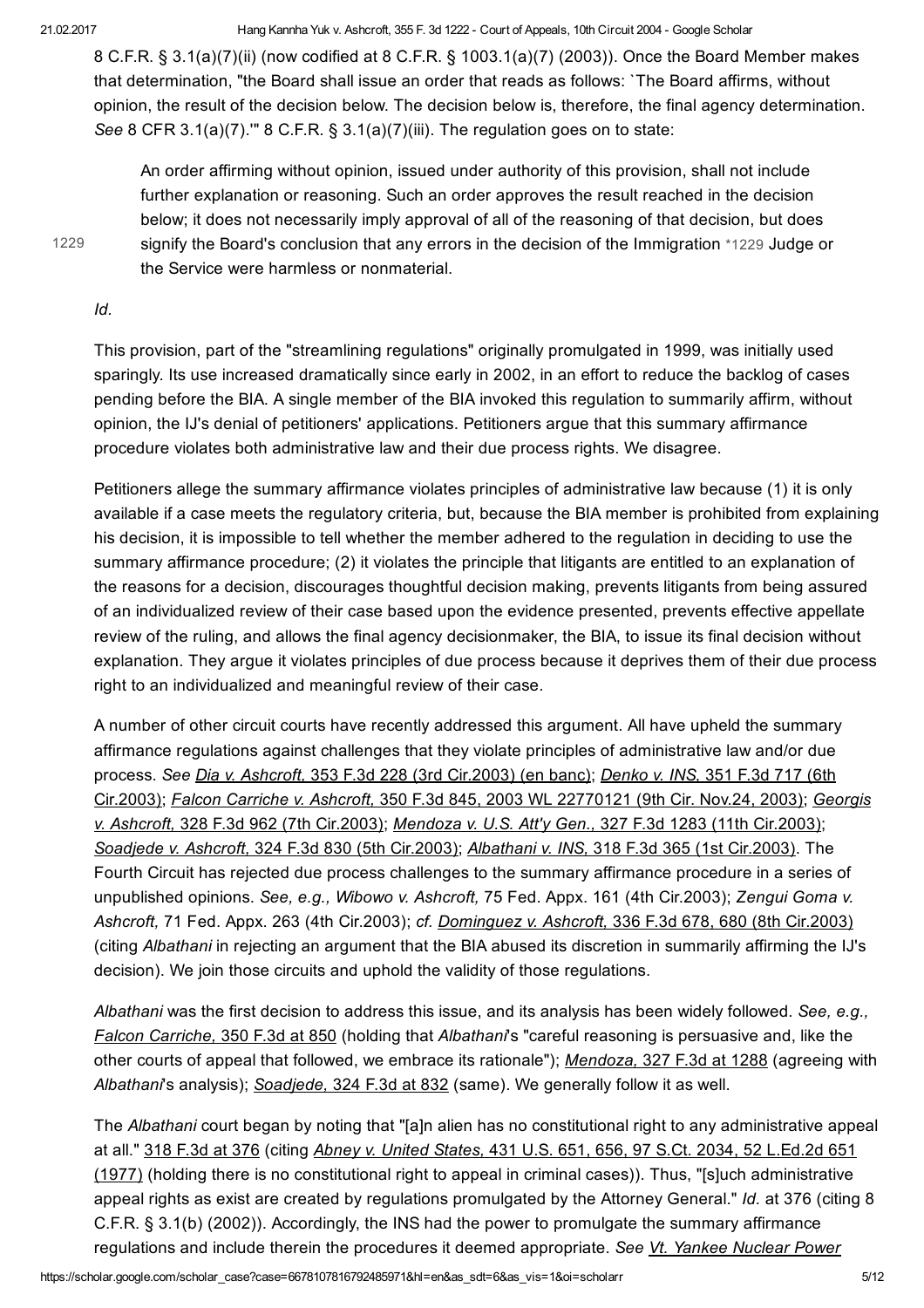1230 Corp. v. Natural Res. Def. Council, Inc., 435 U.S. 519, 543, [\\*1230](#page-5-0) 98 S.Ct. 1197, 55 L.Ed.2d 460 (1978) (" [A]dministrative agencies should be free to fashion their own rules of procedure and to pursue methods of inquiry capable of permitting them to discharge their multitudinous duties.") (internal quotation marks omitted); Dia, 353 F.3d at 238 (noting that the Vermont Yankee's "`basic tenet of administrative law' has even more force in the immigration contest where our deference is especially great.") (internal citation omitted).

<span id="page-5-0"></span>Petitioner and amici argue, as they did in Albathani, that the BIA's decision is the final agency decision, that a summary affirmance without opinion by the BIA does not provide a reasoned basis for review, and that the summary affirmance without explanation prevents courts from determining whether the BIA is following the regulation. We disagree.

First, the summary affirmance regulations specifically provide that the IJ's decision is the final agency action. The IJ's decision contains a reasoned explanation for the result reached. That is permissible. In support of their argument that the BIA's decision, not the IJ's decision being reviewed, must contain a reasoned explanation, petitioners and amici rely on the following passage from SEC v. Chenery Corp., 332 U.S. 194, 67 S.Ct. 1575, 91 L.Ed. 1995 (1947):

If the administrative action is to be tested by the basis upon which it purports to rest, that basis must be set forth with such clarity as to be understandable. It will not do for a court to be compelled to guess at the theory underlying the agency's action; nor can a court be expected to chisel that which must be precise from what the agency has left vague and indecisive.

Id. at 196-97, 67 S.Ct. 1575. As the First Circuit observed, petitioners and amici

overlook the plain language of Chenery, which refers to agencies in their entirety, not individual components of agencies. Here, the relevant agency — the INS — has presented a statement of reasons for its decision, albeit from the IJ rather than the BIA. Chenery does not require that this statement come from the BIA rather than the IJ.

Albathani, 318 F.3d at 377; see also Dia, 353 F.3d at 241. Thus, there is nothing improper under Chenery in making the IJ's decision the final agency decision.

Furthermore, as our circuit and many others have previously held, the BIA may adopt an IJ's opinion without further analysis. See Panrit v. INS, 19 F.3d 544, 546 (10th Cir.1994) ("We ... hold that where the Board explicitly recites that it has reviewed the record and the immigration judge's decision and that it is content to rest its decision on the immigration judge's reasoning, adoption of the immigration judge's decision does not present any difficulty in terms of the sufficiency of the Board's articulation of its reasoning."); see also Chen v. INS, 87 F.3d 5, 8 (1st Cir. 1996) ("[W]e join eight of our sister circuits in ruling that the Board need not write at length merely to repeat the IJ's findings of fact and his reasons for denying the requested relief, but, rather, having given individualized consideration to a particular case, may simply state that it affirms the IJ's decision for the reasons set forth in that decision.") (listing cases). In that situation, we effectively review the IJ's decision, just as we do under the streamlining summary affirmance regulations.

<span id="page-5-1"></span>Petitioners and amici respond that the summary affirmance without opinion procedure creates a particular and unique problem because, unlike an affirmance expressly adopting the IJ's decision, as in Panrit and similar cases, the summary affirmance permits an affirmance even if the BIA disagrees with the IJ's

1231 reasoning. [\\*1231](#page-5-1) This is possible because, as the regulation expressly states, the summary affirmance is only of the "result" of the IJ's decision, not necessarily its reasoning. Thus, a reviewing court may not in fact know the basis for the BIA's decision affirming the IJ.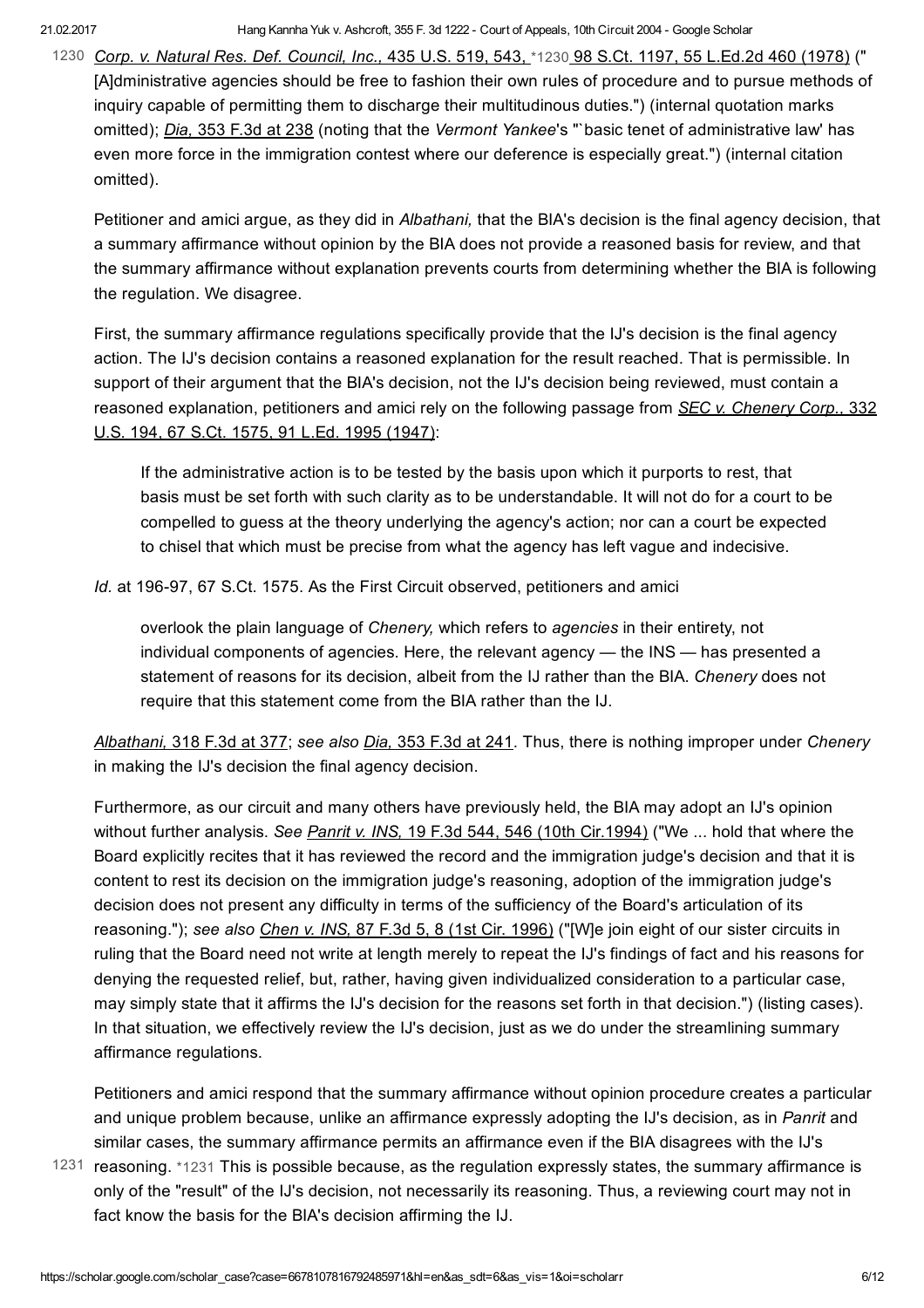While noting the problem, the First Circuit stated that it does "not render the scheme a violation of due process or render judicial review impossible" because "courts will continue to have the IJ's decision and the record upon which it is based available for review." Albathani, 318 F.3d at 377-78. Courts will therefore still be able to "carry out an intelligent review." Id. at 378; see also Denko, 351 F.3d at 729 ("[Petitioner's] argument that the summary affirmance without opinion permitted by § 1003.1(a)(7) [formerly § 3.1(a)(7)] violates the mandate that agencies must set forth reasons for their decisions also fails because the IJ's opinion becomes the reasoned explanation needed for review."); Falcon Carriche, 350 F.3d at 851 ("[T]he streamlining procedures do not compromise our ability to review the INS's decision ... because we can review the IJ's decision directly."); Georgis, 328 F.3d at 967 ("Since we review directly the decision of the IJ when a case comes to us from the BIA pursuant to  $\S$  1003.1(a)(7), our ability to conduct a full and fair appraisal of the petitioner's case is not compromised, and the petitioner's due process rights are not violated."). As the Third Circuit recently stated en banc, "[a]ll that is required for our meaningful review is that the agency — as represented by an opinion of the BIA or IJ — put forth a sufficiently reasoned opinion." Dia, 353 F.3d at 243.

Additionally, as a practical matter, "if the BIA does not independently state a correct ground for affirmance in a case in which the reasoning proffered by the IJ is faulty, the BIA risks reversal on appeal." Albathani, 318 F.3d at 378. Thus, there would be little incentive for the BIA to summarily affirm without an opinion the result of an IJ's decision if it did not also agree with the IJ's reasoning. See Falcon Carriche, 350 F.3d at 851 ("Although the streamlining procedures allow a board member to affirm the IJ's decision based on different reasons than those set forth by the IJ, the BIA is cognizant of this "possibility and knows the risk it takes in declining to articulate a different or alternate basis for the decision."). In sum, the IJ's decision provides the reasoned explanation for the agency's decision, its existence enables us to review the agency decision, and the BIA knows that faulty or inadequate reasoning in the IJ's decision will lead to the reversal of a BIA summary affirmance of that decision.

Petitioners also make a variety of arguments to the effect that the lack of explanation by the BIA member means that we cannot tell whether the member properly followed the regulation in summarily affirming the IJ's decision and we cannot tell if the BIA member conducted the kind of careful review he or she should. They argue that this problem is particularly acute because of statistics suggesting that, in some instances, BIA members appear to spend as little as ten to fifteen minutes per case. As the First Circuit acknowledged, this is a "serious argument ... that the very nature of the one-line summary affirmance may mean that BIA members are not in fact engaged in the review required by regulation and courts will not be able to tell." Albathani, 318 F.3d at 378.

<span id="page-6-0"></span>The First Circuit's response to this argument was that there was no reason in the case before it to suspect that the BIA member had not done his job properly, as "[t]here was a basis for affirmance and for summary affirmance." Id. Moreover, there was no "evidence of systemic violation by the BIA of its regulations." Id.  $1232$   $*1232$  Given that lack of evidence, the court was unwilling "to infer from these numbers alone that the required review is not taking place." *Id.* at 379; see also Denko, 351 F.3d at 729 ("We will not assume such a complete break-down in the system in the absence of tangible evidence to support such a conclusion."); Mendoza, 327 F.3d at 1289 ("That a one-sentence order was entered is no evidence that the BIA member did not review the facts of Mendoza's case."). We agree with that analysis. In view of the presumption of regularity attaching to administrative procedures, see Bar MK Ranches v. Yuetter, 994 F.2d 735, 740 (10th Cir.1993), we will not assume, without any evidence, that BIA members do not follow the regulations or do not perform their jobs properly. Indeed, as the First Circuit noted, a BIA summary affirmance is not unlike the summary affirmance or summary disposition procedures employed by courts, which are "workload management devices that acknowledge the reality of high caseloads. They do not, either alone or in combination with caseload statistics, establish that the required review is not taking place." Albathani, 318 F.3d at 378. In short, petitioners received a meaningful and thorough review of their claims, and, in the IJ's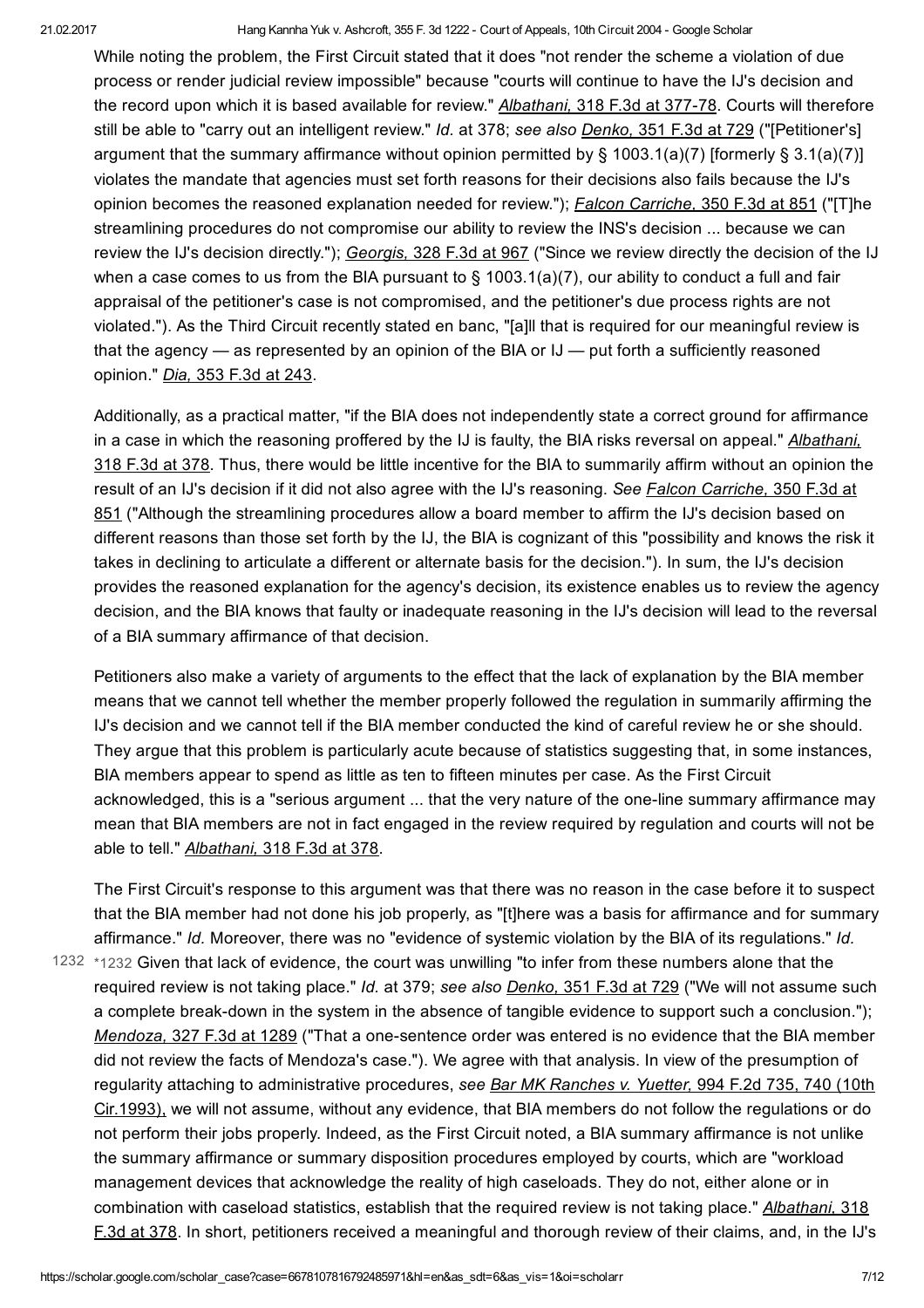decision, they received a reasoned explanation for the agency's decision, which we can, in turn, review. Due process and principles of administrative law require nothing more.

<span id="page-7-1"></span>We therefore agree with the analysis of Albathani and those other courts and join them in holding that the summary affirmance procedures do not violate principles of administrative law or due process.<sup>[\[7\]](#page-10-6)</sup>

# II. Asylum

"A request for asylum involves a two-step process. First, the applicant has the burden to prove his or her statutory eligibility for asylum by establishing that he or she is a 'refugee.'" Krastev v. INS, 292 F.3d 1268, 1270 (10th Cir.2002) (citing Woldemeskel v. INS, 257 F.3d 1185, 1188 (10th Cir.2001)). By statute, a "refugee" is any person who is outside the country of his or her nationality "who is unable or unwilling to return to, and is unable or unwilling to avail himself or herself of the protection of, that country because of persecution or a well-founded fear of persecution on account of race, religion, nationality, membership in a particular social group, or political opinion." 8 U.S.C. § 1101(a)(42)(A).

<span id="page-7-0"></span>An applicant for asylum can demonstrate refugee status in three ways. "One way is by showing he or she 1233 has a `well-founded fear of [future] persecution."" [\\*1233](#page-7-0) Krastev, 292 F.3d at 1270 (quoting 8 C.F.R. § 208.13(b)(2)). A second way to establish refugee status is to demonstrate "that he or she has suffered past persecution, which gives rise to a presumption that he or she has a well-founded fear of future persecution unless the INS rebuts the presumption by a preponderance of the evidence." Id. at 1270-71. The third way to establish status as a refugee is to establish past persecution so severe that it demonstrates "compelling reasons for being unwilling to return." 8 C.F.R. § 208.13(b)(1)(ii) (2000);(current version at 8 C.F.R. § 208.13(b)(1)(iii)(A)). This is known as "humanitarian" asylum. If an applicant establishes his or her refugee status and consequent eligibility for asylum, "the Attorney General exercises discretionary judgment in either granting or denying asylum." Krastev, 292 F.3d at 1271; see also Woldemeskel, 257 F.3d at 1189.

We have noted that persecution requires the "`infliction of suffering or harm upon those who differ (in race, religion, or political opinion) in a way regarded as offensive' and requires `more than just restrictions or threats to life and liberty."" Woldemeskel, 257 F.3d at 1188 (quoting Baka v. INS, 963 F.2d 1376, 1379 (10th Cir.1992)). A claim based upon a wellfounded fear of future persecution includes "both a subjective and an objective component." Id. First, the applicant must demonstrate an objective basis by "`credible, direct, and specific evidence in the record, of facts that would support a reasonable fear that the petitioner faces persecution."" Id. (quoting Kapcia v. INS, 944 F.2d 702, 706-07 (10th Cir.1991)) (further quotation omitted); see also 8 C.F.R. § 208.13(b)(2)(i)(B) (applicant must show a "reasonable possibility" of future persecution). Once an objective basis is shown, the applicant must show that his or her subjective fear is genuine. Woldemeskel, 257 F.3d at 1189.

We review the IJ's resolution of the initial refugee status question under a substantial evidence standard. "The BIA's determination that [the applicant is] not eligible for asylum must be upheld if `supported by reasonable, substantial, and probative evidence on the record considered as a whole.' It can be reversed only if the evidence presented by [the applicant] was such that a reasonable factfinder would have to conclude that the requisite fear of persecution existed." INS v. Elias-Zacarias, 502 U.S. 478, 481, 112 S.Ct. 812, 117 L.Ed.2d 38 (1992) (citation omitted) (quoting 8 U.S.C. § 1105a(a)(4)). We do not "`weigh the evidence or ... evaluate the witnesses' credibility."" *Woldemeskel*, 257 F.3d at 1189 (quoting Kapcia, 944 F.2d at 707) (internal quotation marks omitted). "The BIA's findings of fact are conclusive unless the record demonstrates that `"any reasonable adjudicator would be compelled to conclude to the contrary."'" Tsevegmid v. Ashcroft, 336 F.3d 1231, 1235 (10th Cir.2003) (quoting Fahim v. U.S. Att'y Gen., 278 F.3d 1216, 1218 (11th Cir.2002) (quoting 8 U.S.C. § 1252(b)(4)(A)-(B))).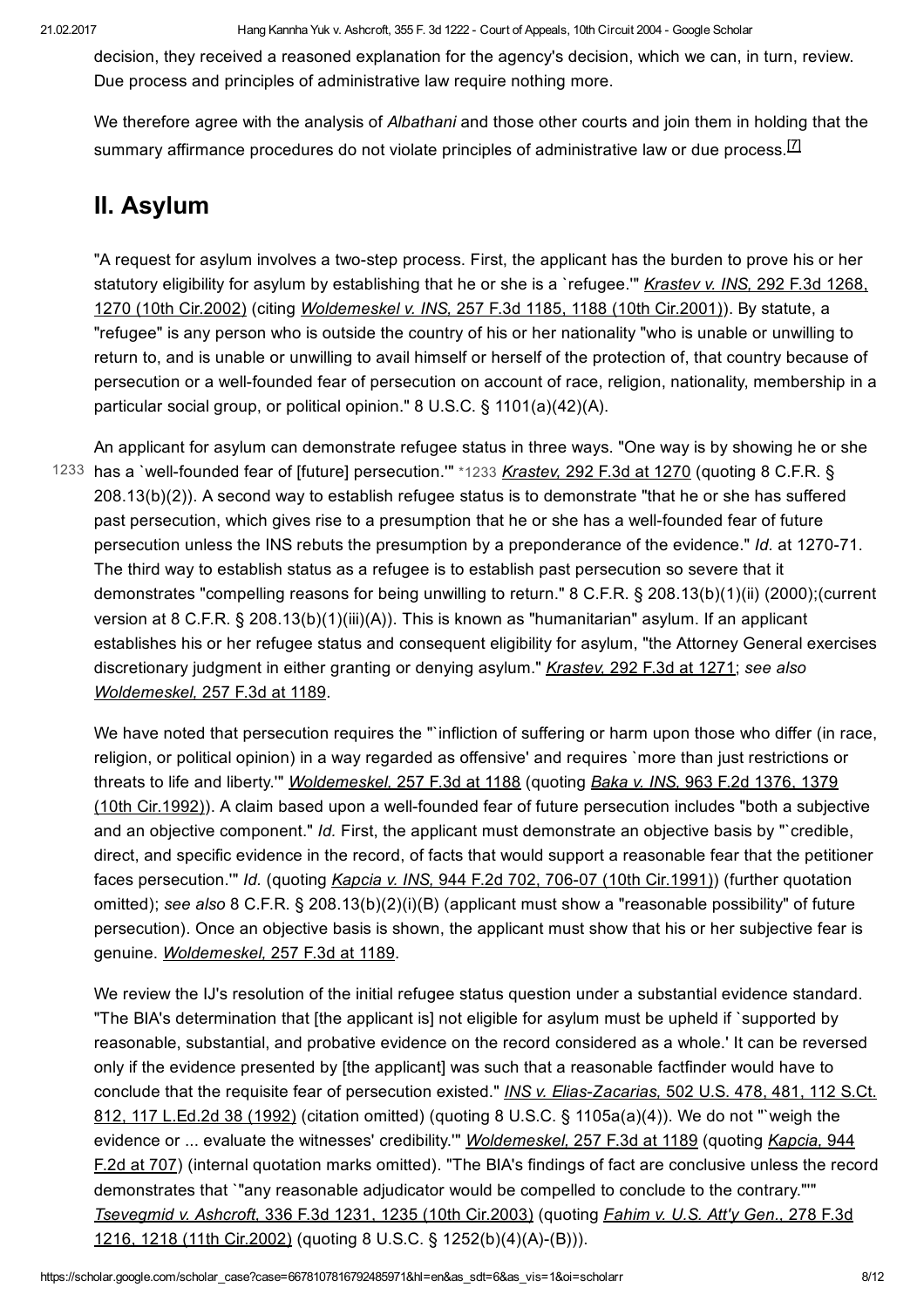The IJ concluded petitioners failed to show that they had been the victims of past persecution, nor did they have a well-founded fear of future persecution.

# A. Past persecution

Petitioners allege they have suffered past persecution in the form of the detention, torture and death of Mr. Yuk's son in 1985; threats made against Mr. Yuk's life; and the confiscation of his house and possessions, as well as Mr. Nhim's house and possessions, following their departure from Cambodia. In finding that petitioners were not refugees at the time they left to visit the United States in 1997, the IJ implicitly 1234 concluded they had failed to demonstrate past persecution. [\\*1234](#page-8-0) This conclusion is supported by substantial evidence.

<span id="page-8-0"></span>While the detention, torture and death of Mr. Yuk's son in 1985 is indisputably tragic, the fact remains that petitioners stayed in Cambodia for twelve years after that, during which time Mr. Yuk's activities on behalf of FUNCINPEC became more visible and open. During this time, Mr. Yuk supported his family and provided a comfortable living, even a relatively high standard of living by Cambodian standards. See Jurvic Aff. ¶ 8, Admin. R. at 374.<sup>[\[8\]](#page-10-7)</sup> They present no evidence of other reprisals in connection with the death of Mr. Yuk's son. Other family members of the Yuks remain in Cambodia, apparently without experiencing any persecution.

<span id="page-8-3"></span><span id="page-8-2"></span>Mr. Yuk relayed an incident around the time of the 1993 election in which he was threatened by a man who stated that had he known Mr. Yuk was a member of FUNCINPEC, he would have had him killed. It is not clear whether that was a contemporaneous threat, and, in any event, Mr. Yuk remained in Cambodia for four more years after that without other specific threats to his life.<sup>[<u>9</u>]</sup> "Threats alone generally do not constitute persecution; only rarely, when they are so immediate and menacing as to cause significant suffering or harm in themselves, do threats per se qualify as persecution." Vatulev v. Ashcroft, No. 02-9573, 354 F.3d 1207, 1209, 2003 WL 23098615, at \*2 (10th Cir., Dec. 31, 2003).

<span id="page-8-4"></span>Finally, Mr. Yuk and Mr. Nhim relate that their houses and possessions were confiscated after they left Cambodia for the United States. Although Mr. Yuk testified that CPP members currently reside in his house, it is not clear from the record exactly why their houses were confiscated. It is not clear whether Mr. Nhim owned his house, or whether it belonged to the FUNCINPEC Party.<sup>[\[10\]](#page-10-9)</sup> Thus, it is unclear whether it was taken specifically from Mr. Nhim once he left the country, or whether it was taken as part of FUNCINPEC's properties.

In short, substantial evidence supports the conclusion that petitioners had not suffered past persecution.

## <span id="page-8-1"></span>B. Well-founded fear of future persecution

 $1235$  The IJ found that petitioners had not established a well-founded fear of future [\\*1235](#page-8-1) persecution. While noting the events surrounding the 1997 coup, the IJ determined that conditions had changed subsequent to that coup, including the existence of a new coalition government with a FUNCINPEC presence following elections in 1998. In so concluding, the IJ relied primarily on the 1997 and 1998 State Department Country Conditions Reports.

The 1997 Report documented the violence that occurred in connection with the 1997 coup, including the killing of forty-one FUNCINPEC officials and up to twenty-two FUNCINPEC soldiers. The Report also indicated, however, that "[t]here was no evidence to indicate a systematic countrywide government campaign to purge political or military officials." Admin. R. at 171. The IJ then considered the 1998 Report, which observed that the July 1998 elections, in which 93% of the eligible electorate voted, resulted in the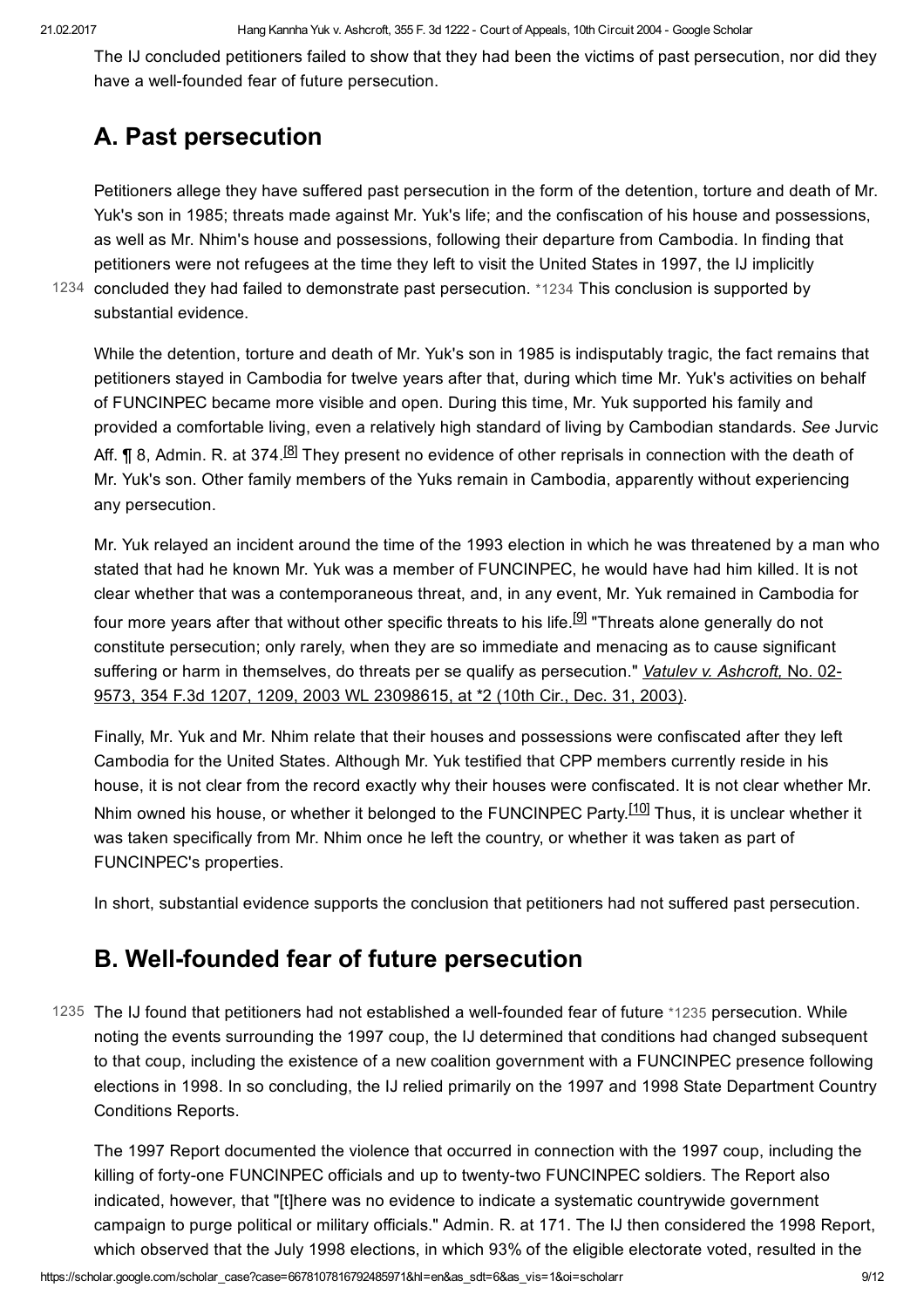<span id="page-9-1"></span>CPP receiving 41.1% of the vote, FUNCINPEC 31.7% of the vote and the Sam Rainsy Party 14.3%, and, according to the Report, reflected the will of the electorate. The Report also stated that "most international observer groups certified the election as acceptable."<sup>[\[11\]](#page-11-0)</sup> A new coalition government was formed, with Hun Sen as Prime Minister and Prince Ranariddh as President of the National Assembly. The Report further observed that while "[t]he Government does not coerce or forbid membership in political organizations systematically ... there were credible reports that government officials used intimidation and threats to force FUNCINPEC and Sam Rainsy Party members to sign oaths of loyalty to the CPP and vote for the CPP in the July elections." Admin. R. at 234. As the IJ noted, Prince Ranariddh and other FUNCINPEC officials who had fled the country had returned, with the Prince assuming a significant post in the coalition government. Furthermore, there is no indication that petitioners would be at any heightened risk compared to other FUNCINPEC members, or that they would be singled out for persecution, should they return to Cambodia. While "unfulfilled threats are ... properly considered in determining whether a petitioner has a reasonable fear of future persecution," Vatulev, 354 F.3d at 1209, 2003 WL 23098615, at \*2, the threat against Mr. Yuk in 1993 is less persuasive because "the sheer length of time — nearly ten years — that has passed since receipt of that threat diminishes its present significance." Id. Other evidence of a danger to Mr. Yuk should he return to Cambodia is somewhat vague and conclusory.

Petitioners argue that the IJ erred in placing such reliance on State Department Reports, and that he ignored other evidence, in particular: (1) a statement by Lorne Craner, President of the International Republican Institute who stated that the 1998 Cambodian election was "among the worst we have observed since 1993," Admin. R. at 198; (2) the Senate Committee testimony of Sichan Siv, to the effect that the coalition was a facade, id. at 215; and (3) a House of Representatives Resolution in 1998 calling for "Hun Sen and his henchmen to stand before an international tribunal to be held accountable for their many atrocities." Id. at 213.

<span id="page-9-0"></span>First, there was nothing improper in the IJ's reliance on the State Department Reports. "[A] state 1236 department report [\\*1236](#page-9-0) on country conditions may be probative in a well-founded fear case." *Krastev, 292* F.3d at 1276-77; see also Lal v. INS, 255 F.3d 998, 1023 (9th Cir.) ("Our case law well establishes that the country report from our Department of State is the most appropriate and perhaps best resource, for determining country conditions." (internal quotations omitted)), amended by, 268 F.3d 1148 (9th Cir.2001); Kayembe v. Ashcroft, 334 F.3d 231, 235 (3d Cir.2003) ("[T]he Country Report potentially constitutes substantial evidence to support the BIA's finding."); Koliada v. INS, 259 F.3d 482, 487 (6th Cir.2001) ("Other circuits have held that State Department reports on other countries are entitled to significant deference when assessing conditions there."); Gonahasa v. INS, 181 F.3d 538, 542 (4th Cir.1999) ("A State Department report on country conditions is highly probative evidence in a well-founded fear case."). [\[12\]](#page-11-1) Thus, a State Department Report can constitute substantial evidence supporting the IJ's decision.

<span id="page-9-2"></span>Second, while there was other evidence, including the three items upon which petitioners place particular reliance, contradicting some aspects of the State Department Report, it is not our prerogative to reweigh the evidence, but only to decide if substantial evidence supports the IJ's decision. We only determine whether a reasonable factfinder could find that petitioners do not have a well-founded fear of persecution. Indeed, we only reverse that finding if "any reasonable adjudicator would be compelled to conclude to the contrary." Tsevegmid, 336 F.3d at 1235 (internal quotation marks omitted). Moreover, we have no reason to believe that these pieces of evidence are more accurate than the State Department Report. We hold that the IJ's decision is supported by substantial evidence in the record.

## III. Withholding of Removal and Convention Against Torture

An applicant is entitled to withholding of removal if he or she can show a "clear probability of persecution" which courts have acknowledged is a higher standard than that for asylum. See Krastev, 292 F.3d at 1271.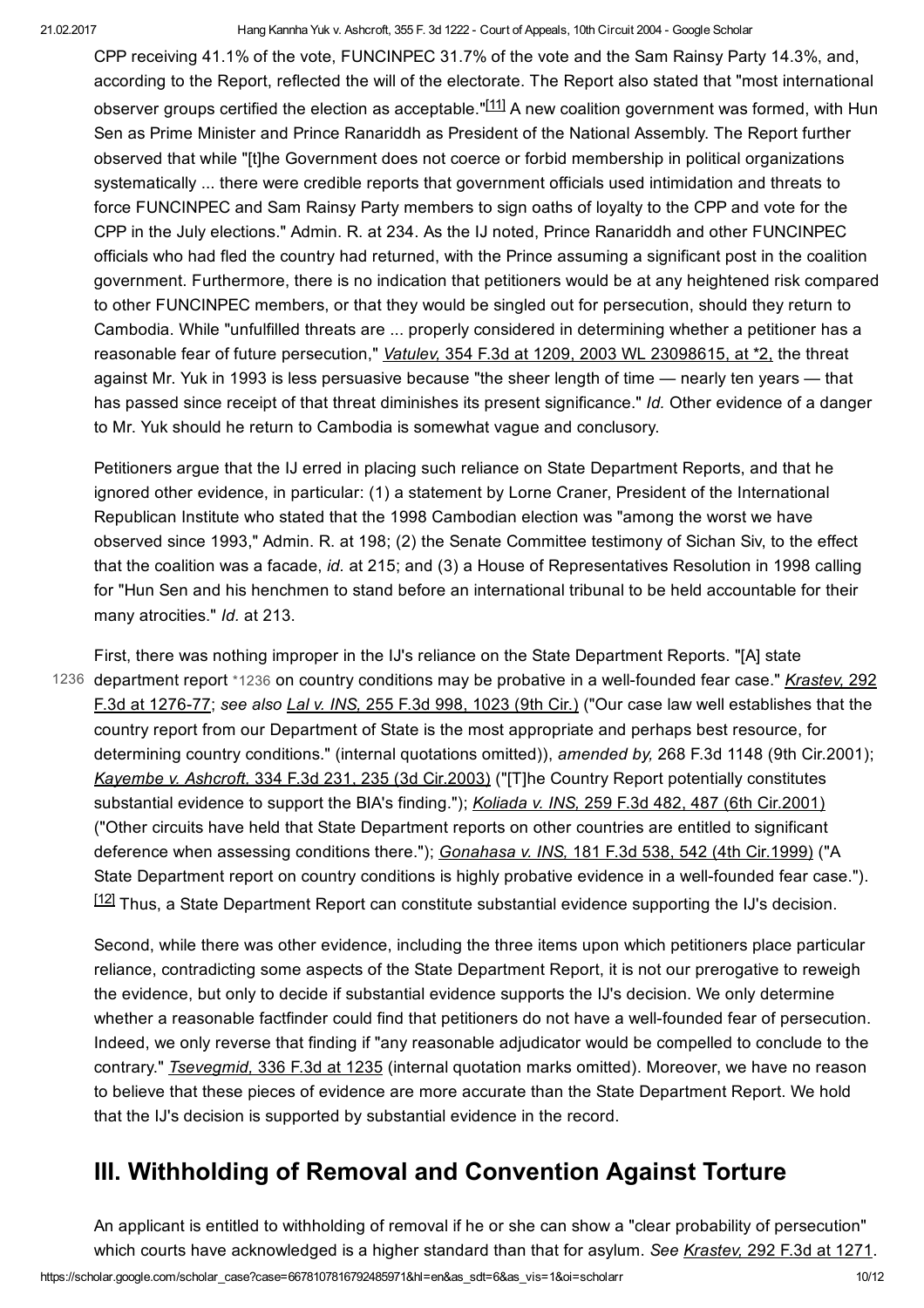Because petitioners failed to meet the lower standard of showing entitlement to asylum, the IJ correctly denied their application for withholding of removal. Petitioners also failed to establish the requisite likelihood of being tortured so as to entitle them to relief under the Convention Against Torture.

# **CONCLUSION**

For the foregoing reasons, we AFFIRM the BIA and IJ's decision denying petitioners applications for asylum, withholding of removal and for relief under the Convention Against Torture.

<span id="page-10-0"></span>[\[1\]](#page-0-3) The petitioners are Mr. Horn Yuk, Ms. Sinoun Keth, Mr. Sok Samnang Nhim, Ms. Thy Korng, and Ms. Hang Kannha Yuk. Mr. Yuk is married to Ms. Keth. Ms. Korng and Ms. Yuk are Mr. Yuk's adult daughters, and Mr. Nhim is Ms. Korng's husband. We will refer to them individually by name or collectively as "petitioners," as our discussion may require.

<span id="page-10-1"></span>[\[2\]](#page-0-4) Petitioners state in their brief that Mr. Nhim and his wife, Ms. Korng, have "applications both dependent on Mr. Yuk's application but also claim independent eligibility for asylum." Petitioner's Br. at 2 n. 1. The government asserts that, since petitioners filed only one petition for review from the BIA's final orders in their cases, Mr. Nhim and Ms. Korng may no longer seek review independent from Mr. Yuk. Additionally, in proceedings before the IJ, the parties agreed that Ms. Yuk's application was dependent upon Mr. Yuk's application, even though she is an adult.

<span id="page-10-2"></span>[\[3\]](#page-0-5) The INS ceased to exist on March 1, 2003, and its functions were transferred to the U.S. Citizenship and Immigration Services ("USCIS") within the newly formed Department of Homeland Security.

<span id="page-10-3"></span>[\[4\]](#page-0-6) The United Nations Convention Against Torture and Other Cruel, Inhuman or Degrading Treatment or Punishment, Dec. 10, 1984, 1465 U.N.T.S. 85, was implemented in the United States by the Foreign Affairs Reform and Restructuring Act of 1998, Pub.L. No. 105277, § 2242, 112 Stat. 2681 (1998). See 8 C.F.R. § 208.16(c)(2), .17. It permits withholding of removal for an alien who establishes that "it is more likely than not that he or she would be tortured if removed to the proposed country of removal." Id.  $\S 208.16(c)(2)$ .

<span id="page-10-4"></span>[\[5\]](#page-3-1) The IJ did acknowledge, however, that the Report indicated that "there were credible reports that government officials used intimidation and threats to force FUNCINPEC ... members to sign oaths of loyalty to the CPP and vote for the CPP in the July elections." Admin. R. at 234.

<span id="page-10-5"></span>[\[6\]](#page-3-2) The American Immigration Law Foundation has filed an amicus brief on this issue, in support of petitioners.

<span id="page-10-6"></span>[\[7\]](#page-7-1) The government also argues that we lack "jurisdiction" over the BIA's decision to apply 8 C.F.R. § 3.1(a)(7) to this particular case because that is a decision committed to the complete discretion of the BIA and such discretionary decisions are unreviewable.

We need not address this issue, because petitioners make no serious or developed argument that the decision to streamline their case was wrong. See Mendoza, 327 F.3d at 1288 n. 7 ("We need not address the INS's contention [that we cannot review the discretionary decision whether to streamline a particular case] ... because [petitioner] does not challenge the INS's decision to streamline his appeal."); cf. Denko, 351 F.3d at 732 (assuming, without deciding, "that judicial review properly is employed to assess whether the BIA correctly designated a case for summary affirmance"); Falcon Carriche, 350 F.3d at 852 ("[W]e do not embrace the government's argument that the streamlining decision is inherently discretionary."); Georgis, 328 F.3d at 967 (noting that for many streamlined cases "it makes no practical difference whether the BIA properly or improperly streamlined review of [a petitioner's] case," because when "we review directly the decision of the IJ when a case comes to us from the BIA pursuant to  $[\S 3.1(a)(7)]$ , our ability to conduct a full and fair appraisal of [his] case is not compromised").

#### <span id="page-10-7"></span>[\[8\]](#page-8-2) Jurvic stated:

I am not completely familiar with the military and police organization in Cambodia, but particularly, Horn Yuk appeared to have a very high position. His home is very large and nice in comparison to homes in Cambodia. It is a two story structure with electricity and indoor running water. He also had a car, which is quite unusual in Cambodia, and although I cannot recall the make or model of his car, it was a nice late model car.

#### Jurvic Aff. ¶ 8, Admin. R. at 374.

<span id="page-10-8"></span>[\[9\]](#page-8-3) Petitioners cite two letters, one from Mr. Yuk's son and one from his brother-in-law, both of whom still live in Cambodia, which they assert show that an arrest warrant awaits Mr. Yuk should he return to Cambodia. One letter states that "some troops from C.P.P. came by to your home; looking for you, to arrest you, I think." Admin. R. at 382 (emphasis added). The other expresses the opinion that "[t]hey will arrest or kill you right a way!" Id. at 384. Neither letter states that there is an arrest warrant for Mr. Yuk, let alone provides us with any actual evidence that Mr. Yuk is in fact at risk of arrest should he return to Cambodia.

<span id="page-10-9"></span>[\[10\]](#page-8-4) The following exchange occurred between petitioners' counsel and Mr. Nhim at the hearing before the IJ:

Q. You mentioned that your house was taken. Do you know who took your house in Cambodia?

A. It's included in the FUNCINPEC properties and the FUNCINPEC organization.